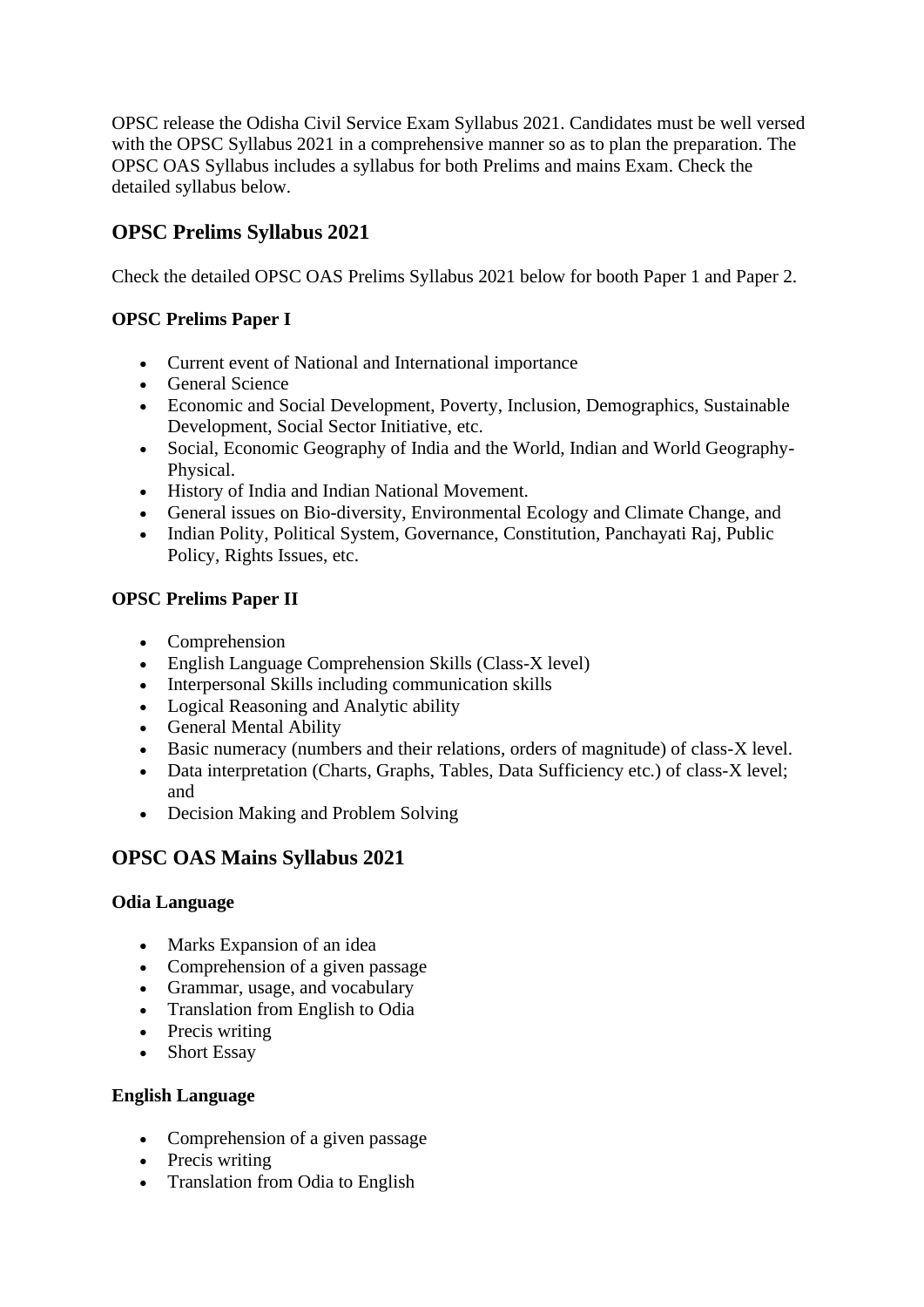- Grammar, usage, and vocabulary
- Short Essay
- Marks Expansion of an idea

#### **General Studies I**

- Legal and environmental issues
- Indian Polity
- History of Modern India and Indian Culture
- Geography of India
- Current National events and topics of social relevance

#### **General Studies II**

- Developments in the field of communications, science  $&$  technology and space
- India and the World
- International Affairs & Institutions
- Indian Economy
- Statistical Analysis, Graphs & Diagrams

#### **Optional Subjects**

| Agriculture Philosophy |                                                  | Chemistry                   | Mathematics                                               | Civil Engineering                                                                               |
|------------------------|--------------------------------------------------|-----------------------------|-----------------------------------------------------------|-------------------------------------------------------------------------------------------------|
| Zoology                | Mechanical<br>Engineering                        | Geography                   | <b>Political Science</b><br>and International<br>Relation | Indian Language and<br>Literature, Anyone (Odia,<br>Hindi, Sanskrit, English,<br>Persian, Urdu) |
| Economics Psychology   |                                                  | <b>Fisheries</b><br>Science | Home Science                                              | Anthropology                                                                                    |
| Law                    | Animal<br>Husbandry and<br>Veterinary<br>Science | Physics                     | <b>Statistics</b>                                         | <b>Electrical Engineering</b>                                                                   |
| Botany                 | Commerce &<br>Accountancy                        | Geology                     | Public<br>Administration                                  | Agricultural Engineering                                                                        |
| <b>History</b>         | Education                                        | Forestry                    | Management                                                | Sociology                                                                                       |

**Note**: The following optional combinations are not allowed

- 1. Odia, Hindi, Persian, Sanskrit, Urdu, English
- 2. Civil Engineering, Mechanical Engineering, Electrical Engineering, and Agriculture Engineering
- 3. Mathematics & Statistics
- 4. Anthropology and Sociology
- 5. Political Science and International Relations and Public Administration
- 6. Commerce and Accountancy and Management
- 7. Agriculture and Animal Husbandry & Veterinary Science
- 8. Management and Public Administration